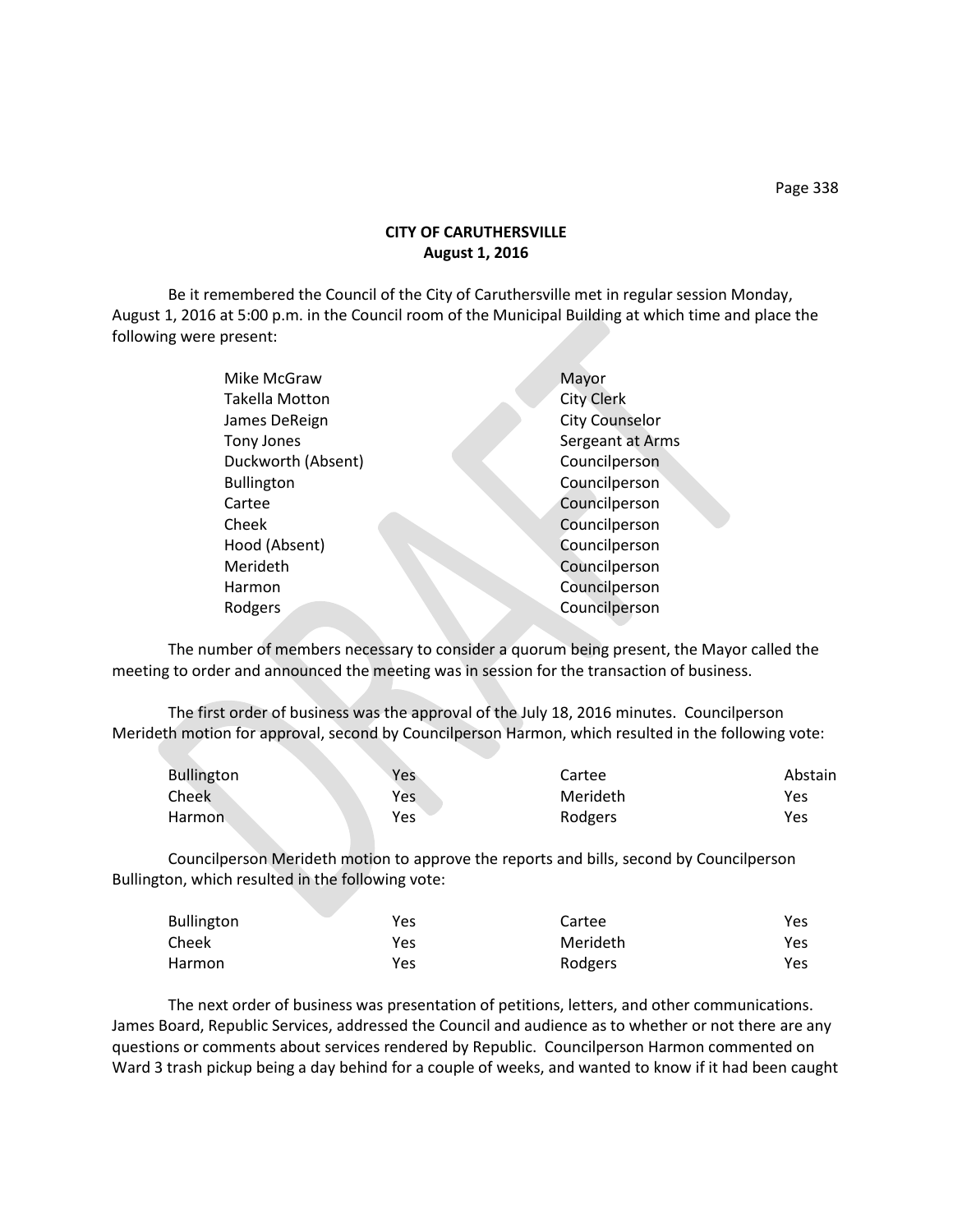## Page 339

up. Mr. Board stated that when the regular person takes off that there's a fill in and that person isn't familiar with the route. The fill in has been given an up to date map and more training, and hopefully that should take care of the problem. Councilperson Merideth made mention of the Mayor's report stating not to overfill the totes, but if it's not picked up when it's supposed to, then it will be overfilled. He personally thought that the only problem was with the totes, until a letter was submitted by a business complaining about their dumpster pickup. Councilperson Harmon commented on the dumpsters not being picked up in a timely manner is an issue. James Board stated that if their running a day behind and a tote is overfilled the driver should get out and take care of the trash. Mr. Board stated that any problems like that he could be contacted at (573)891-9527. Mr. Board stated that he either talks or text Terry Rushing at least twice a week. Also was mentioned that one of the guys has National Guard duty on Monday's and Friday's, but that they have someone taking up the slack as of now.

Doug McDowell stated that Mr. Board had called his office in regards to the letter that was sent to the Mayor and Council concerning the problems with their dumpster pick up. The driver had told McDowell Middleton that he couldn't come down the alley because of Mediacom's sagging line. They went two weeks without any trash pickup. Once the line was taken care of the dumpster was emptied and McDowell asked what their regular day of pickup was. He was told Tuesday, they picked up the following Friday because they were behind. The next week there was not any trash pickup, it has been very inconsistent, there have been four weeks out of the last three months of no trash pickup. Mr. Board stated that he had the letter that was written to the City, and would be turning it over to the office. McDowell & Middleton will be written a check from Republic or given credit on their account. Republic Services does have a backup truck as for now for any unforeseen problems.

The City received a letter from Jesus Name Tabernacle in regards to overbilling from the Water department. They have been charged for a year for sewer, in which they have a septic tank. They have also being charged a dumpster fee for several months, and don't have a dumpster. They haven't received a bill for the last two months, because the Water department has been trying to calculate the charges. Richard Lee, Jesus Name Tabernacle, is requesting a refund not a credit for the parishioners. Councilperson Harmon stated they he would talk with Paul Shaw review the situation and get back with Richard Lee.

The City received a letter of credit from First State Bank and Trust. Councilperson Cartee explained that at this time the amount being held at the bank for the City does not require a bond being pledged. Recently there have been two bonds called and have been released. If the city's holdings exceed \$ 2 million, then the bank would pledge bonds or securities to secure the money.

The Cemetery Board met on July 21, 2016. Discussion was primarily about the marking, locating, and opening/closing of graves ending with H. S. Smith Funeral Home on July 14, 2016. The Mayor received recommendations from Carter, German, and Brimhall Funeral homes for T. J. Shallie. Mr. Shallie agreed to \$400 for o/c, the previous cost being \$450 for o/c. Ms. Parkinson made motion for the City to retain the services of Mr. Shallie, second by Polly Lunceford, and the motion passed. The Mayor made mention of some of the Council wanting to divest from Little Prairie Cemetery. Ms. Parkinson stated that the City should continue ownership and operation of the cemetery. The Mayor recommended the Council to accept Melissa McClain in the place of Elizabeth Cutler; she's resigning due to medical reasons.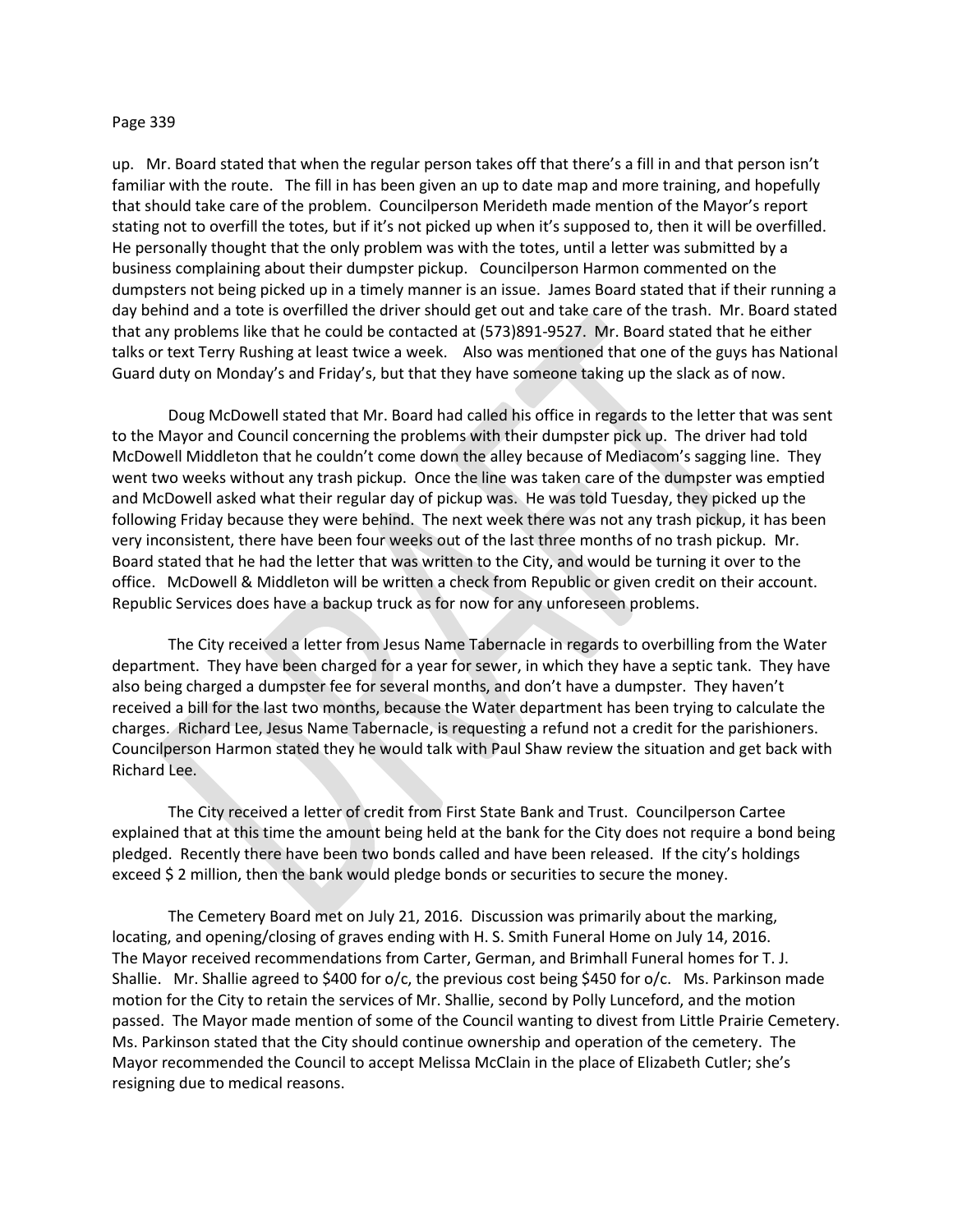Councilperson Cartee motion for the appointment, second by Councilperson Merideth, which resulted in the following vote:

| <b>Bullington</b> | Yes | Cartee   | <b>Yes</b> |
|-------------------|-----|----------|------------|
| Cheek             | Yes | Merideth | Yes        |
| Harmon            | Yes | Rodgers  | Yes        |

Councilperson Bullington inquired of the Cemetery minutes showing \$75,000 as the fund balance of the cemetery fund, but is actually \$63,543.51. Councilperson Cartee wanted to know if Mr. Shallie had liability insurance, the Mayor said that he would check. Councilperson Harmon motion to table any more discussion on the cemetery, second by Cartee, which resulted in the following vote:

| <b>Bullington</b> | Yes | Cartee    | Yes |
|-------------------|-----|-----------|-----|
| Cheek             | Yes | Merideth. | Yes |
| Harmon            | Yes | Rodgers   | Yes |

Mayor's report; there will be a list of surplus property that the public can bid on with sealed bids to be opened on August 24, 2016, which will be posted in the paper. Councilperson Bullington motion to take bids for surplus property, second by Councilperson Cartee, which resulted in the following vote:

| <b>Bullington</b> | Yes        | Cartee   | Yes |
|-------------------|------------|----------|-----|
| Cheek             | <b>Yes</b> | Merideth | Yes |
| Harmon            | Yes        | Rodgers  | Yes |

The Horner Shifrin construction documents in regards to the HVAC in pool area of The Diane Sayre Recreation Center are available at City Hall an ad is in the local paper, and a free professional listing can be located on the Dodge Report website. Lincoln and 18<sup>th</sup> St. has opened, and paving is anticipated late August, early September. The Lagers representative will be here soon once the actuarial study is done for Lagers on the City's retirement plan. The Mayor will be checking with Counselor Dorroh as to whether or not Brantley Lane needs an ordinance or resolution for its name change. The airport courtesy car guidelines for usage have been supplied. Normal field hours are from 8:00 am to 4:30 pm, Monday through Friday.

The courtesy key can be obtained from the maintenance personnel with a valid driver's license. After hours, the keys will be locked in the maintenance office, to gain access there will be a number that can be called. A drop box will be located in the flight plan/lounge room where keys can be dropped off when returning keys after normal field hours. The air conditioner is in need of repair for the courtesy car. Councilperson Cartee motion for the air conditioner to be repaired and the courtesy car to be put back in service, second by Councilperson Merideth, which resulted in the following vote:

| <b>Bullington</b> | Yes | Cartee   | Yes. |
|-------------------|-----|----------|------|
| Cheek             | Yes | Merideth | Yes. |
| Harmon            | Yes | Rodgers  | Yes. |

The street pavement has been completed for  $7<sup>th</sup>$  St., W. 9<sup>th</sup>, two blocks of Locust, one block of Grand, two blocks of Henrietta, block of Washington, and the rear entrance of the Public Safety Building.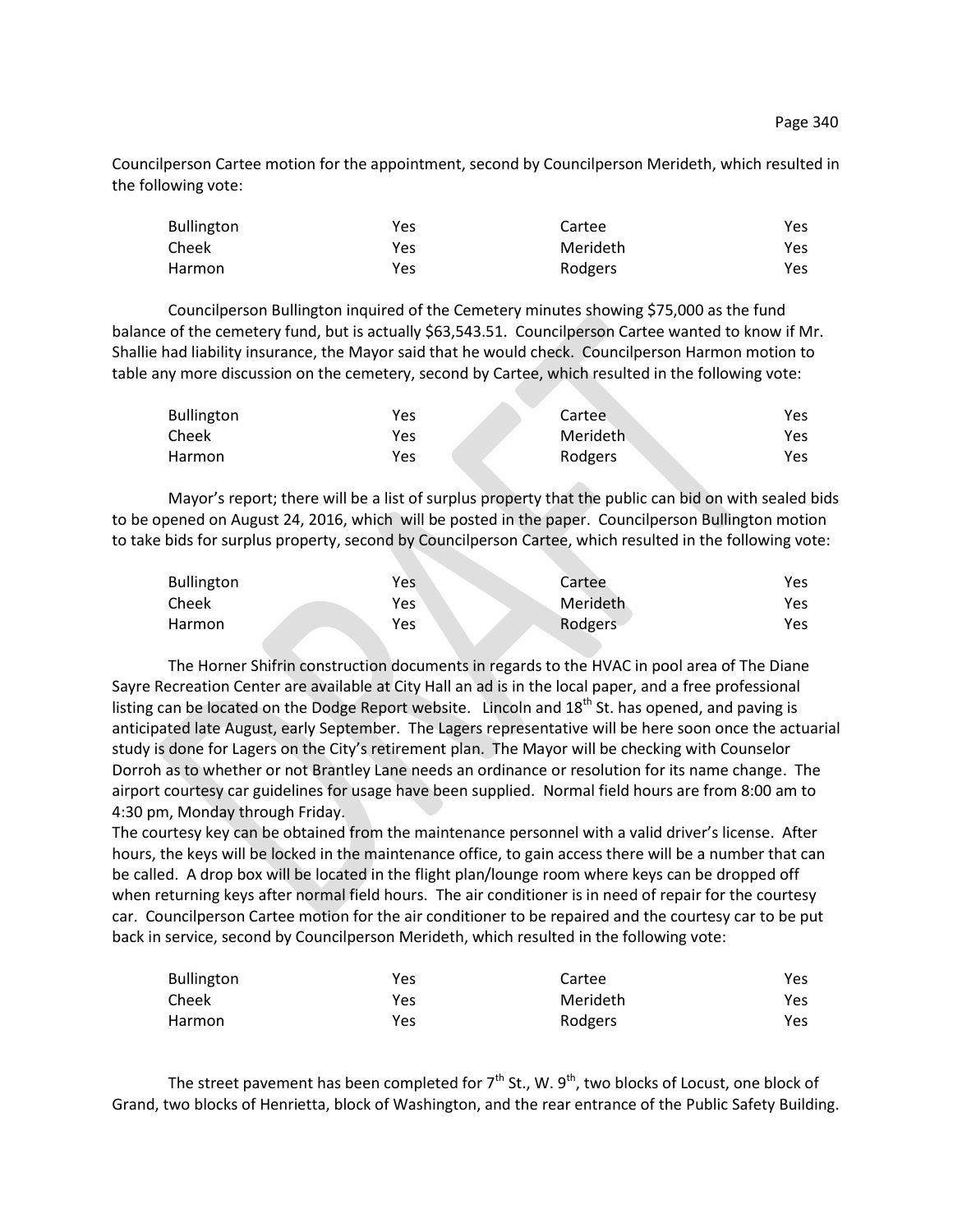## Page 341

The ceiling of the Pavilion is loose which needs to be fixed, and the plaques are being ordered. Donations for tables and grills will be sought at a later time. The 4<sup>th</sup> Annual Backyard BBQ will be August  $5^{\text{th}}$  and  $6^{\text{th}}$  2016.

Nick Cartee reported that a routine inspection was done at the Animal Shelter on July 21, 2016. There was an inventory of 8 cats, 3 puppies, 5 kittens, and 1 dog. There were no non-compliant items identified in the inspection. From July 1, 2016 to July 31, 2016 there have been at the shelter 21 dogs and 11 cats, intake; 23 dogs and 23 cats, owner's pickup; 2 dogs. Animal Rescue took in 3 dogs and 5 cats, no euthanization, and pickup of 12 expired cats. Wildlife expired that was picked up; 21 squirrels, 5 rabbits, 15 skunks, 8 opossums, and 8 snakes.

The towers at the Public Safety Building were struck by lightning, and some equipment was damaged. The equipment purchase will be \$3,040, which will be taken out of the Equipment Maintenance Budget. Reimbursement will be compensated through insurance for the equipment.

There were 6 fire calls from July 20, 2016 to August 1, 2016. On July 20, 2016; there was a smoke scare on West 8<sup>th</sup> St., July 20, 2016; gas leak on Grand, July 21, 2016; a semi-tractor trailer was afire on I-55, July 23, 2016; an electrical line was down on Henrietta and Laurant, July 25, 2016; fire alarm sounding at Pemiscot County Courthouse, and July 27, 2016; a tree limb touching an electrical line causing arching on Truman. Fire inspections were done at Lady Luck Casino on July 25, 2016. There have been 111 membership renewals for the Rural Fire Subscription since May 30, 2016. There were a total of 135 members in 2015.

Councilperson Bullington wanted to know the procedures of the humane officer off duty calls, whether or not calls were made directly to him, or if the police contacted him for the calls. Tony Jones stated that the humane officer comes in every other Saturday for cleanup and the feeding of the animals. Tony stated that if it was something major that they did call him out. Councilperson Bullington asked if there could be a log in sheet with the time, who called, and who told him to go out. Bullington asked if the police could make the determination for the humane officer to go out beyond the normal work day and for it to be logged. She stated that the overtime was out of control and that there was a need for some oversite.

Street & Sanitation; the last couple of week have been very busy, drainage was put in that has been in the works for a long time. The only thing lacking is putting in a culvert box and a strand of pipe on E.  $11<sup>th</sup>$  St. The new dump truck is here and in operation. Assistance was given for the sewer line and tap for the bails bond building on Ward, and the following week assisted with the water tap that goes across the street. There was a large amount of limbs and debris picked up from the storm and junk. Councilperson Cartee asked if there were business licenses on the Churchill properties. Terry Rushing stated that he had talked with Eddie Taylor about the property on Hwy 84. It was discussed that mowing took place around the cars but nothing in between. The China King property has grown up as well, it was half mowed also. Terry stated that he had talked with Bob Churchill and that he had hired someone to cut the property on Hwy 84, but their lawnmower tore up trying to do so, and will be looking into see if the person will come back. Councilperson Cartee was concerned about getting something done about the cars on Hwy 84, with the new business coming in and Wal-Mart being in for a remodel. Councilperson Bullington asked about the property on Ward Ave. Terry stated that he had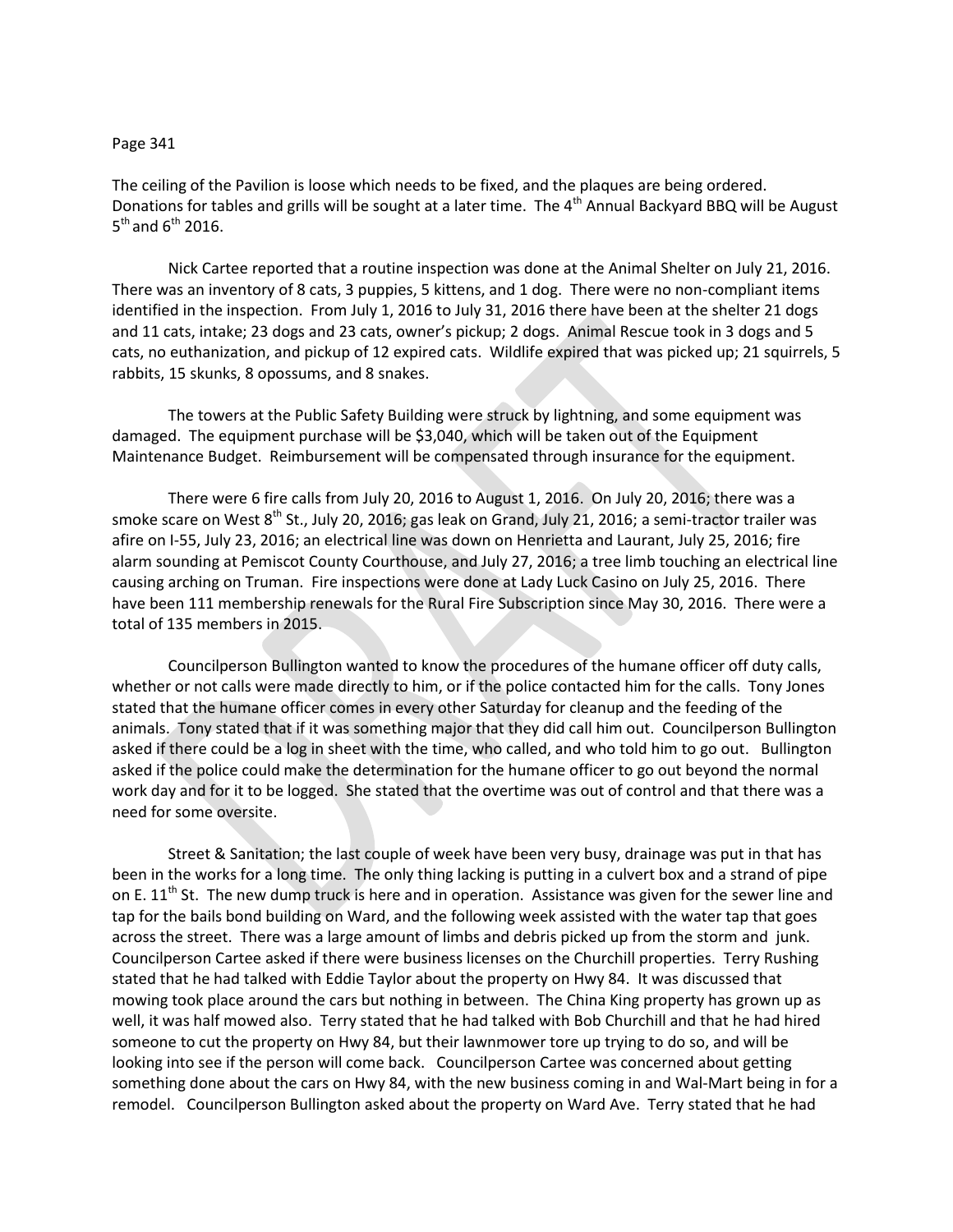talked to Wendell Hoskins, and that he was busy, and if no contact was made that a letter would have to be sent to start the process. Jimmy Hibbler made comments from the audience as to how the Code Enforcement, Police department, and the Judge worked hand and hand in the past, and got the City cleaned up. The property owners were ticketed, fined, or put in jail for noncompliance with notice to abate nuisance. There was no begging and pleading for the property owners to clean up their property, the fines were extensive, and therefore they were compliant.

Park & Recreation; the baseball season is over, and there was a lot of support from the community coming out to the games. The twelve and under got two third place trophies, the ten and under got a second and third place trophy, and the eight and under got a second place trophy. Park & Recreation will be working with Jamie Jones with flag football for 7 to 10 year olds. They're also looking at tackle football for the 10 to 12 year olds. Jamie Jones has sponsors in place for the insurance, and they're looking to possibly having a football camp. Currently there is no fee charged for the kids to come and play. They are looking forward to getting the kids back interested in the sport. The Mayor made mention of the hard surface to be implemented at French Park off of Turner field. He also mentioned a group that was writing grants for water fountains for French and England parks. Councilperson Bullington asked about the status of the swim team. Currently there's still a swim team, there's people from Cape Girardeau that's paying for the use of the pool.

Teresa Tidwell reported that the July was the biggest month ever, there were almost a 1,000 patrons coming through the doors. There were over 400 kids to take part in the Summer Reading program. Secretary of State Jason Kander will be at the library on August 13, 2016, and will be meeting in the auditorium.

Rebecca Morgan reported for the month of July the turnover was for \$16,625.54, and there were a total of \$1,525.00 money taken in for business licenses. In August she noticed that by going over an existing business list that there were about 50 businesses operating without a license. Some of the people that were called didn't know they needed a license, they didn't do any business for the year, or there's no code for the business operator in the code book.

Councilperson Bullington suggested the Mayor ask John Ferguson to attend the EPA Brownfields Grant Proposal Writing Strategies Workshop August 17, 2016 in Jefferson City, MO. The workshop is for community leaders, developers, planners, and consultants. If John Ferguson accepts to write a grant the City would pay for his services and it would be an excellent way to get McCoy's Salvage dealt with.

Business from the floor; Ella Coleman was concerned about the hole in the middle of 18<sup>th</sup> St across from Head Start, and wanted to know when it was going to be fixed. Ms. Coleman also mentioned B&H plan to help clean up McCoy's. The street is on Terry's list to get done, and McCoy's owners are hard to get in contact with. Rebecca Swims was concerned about 604 Grand property owner negligence of the property. Terry stated he would send a letter to the tenant and the owner. Jimmy Hibbler stated that on E.  $11<sup>th</sup>$  St. there's a property that's being neglected and the house need to be torn down. Terry Rushing stated that he has to go through the process by sending a letter first.